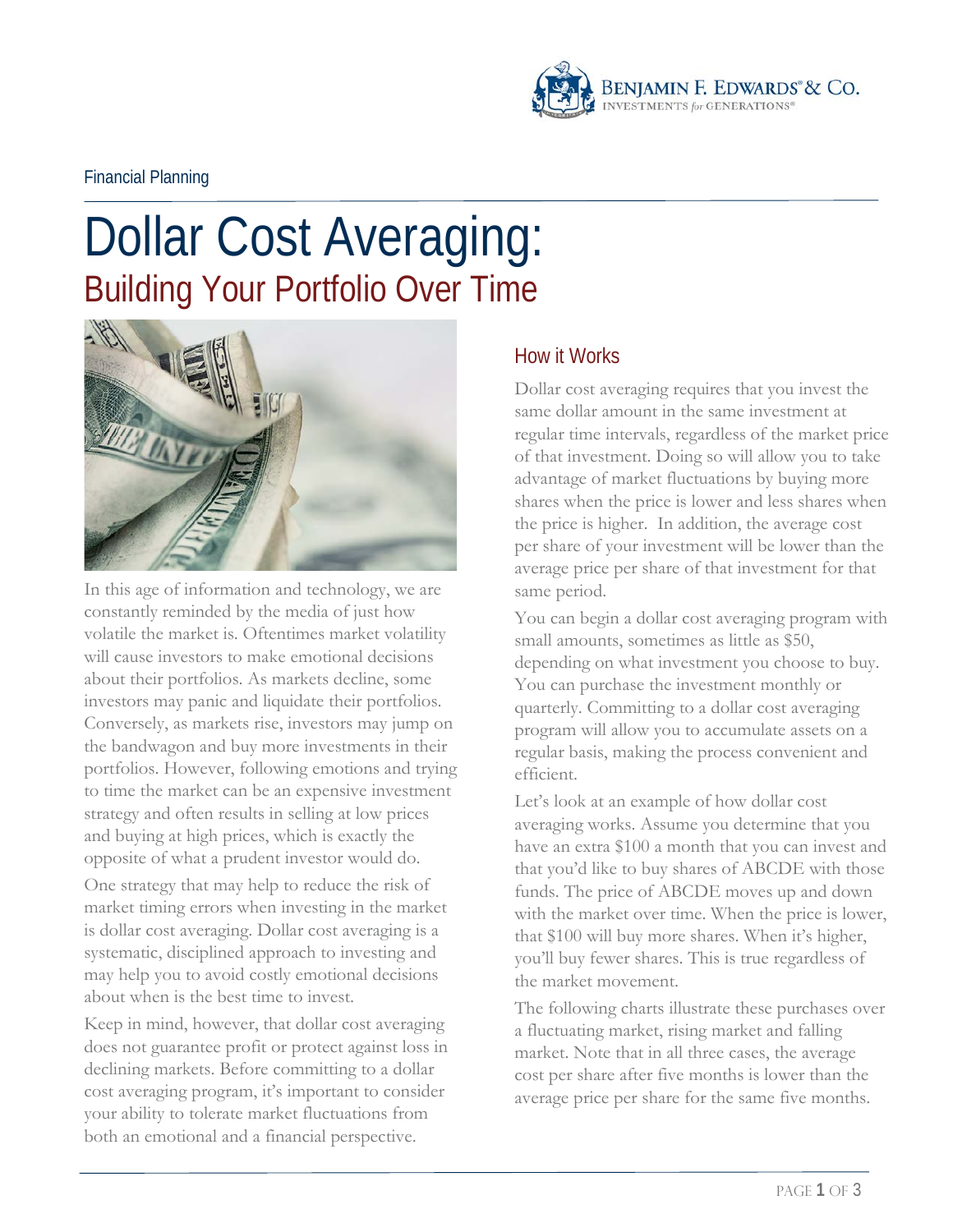

#### Financial Planning

Average cost per share:  $$7.69 ($500 \div 65 (10+12.5+20+12.5+10+10))$ Average price per share:  $$8.20 ((10+8+5+8+10) \div 5)$ 









Average cost per share:  $$7.69$  (\$500 ÷ 65 (10+10+12.5+12.5+20)) Average price per share:  $$8.20 \ ( (10+10+8+8+5) \div 5 )$